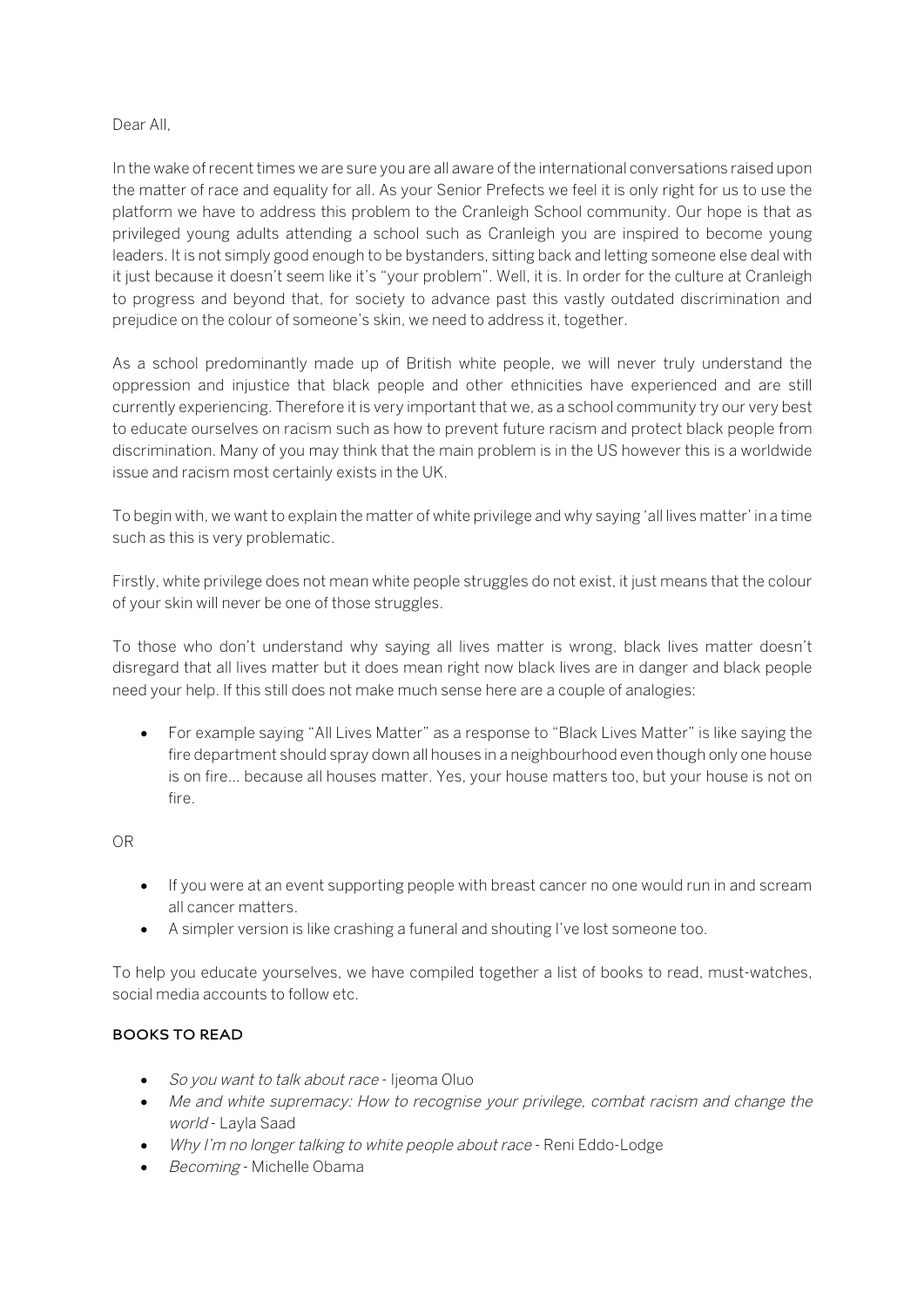- How to be an antiracist Ingram X. Kendi
- Queenie Candice Carty-Williams
- The Windbrush Betrayal: Exposing the hostile environment Amelia Gentleman
- Don't touch my hair Emma Dabiri
- Girl, woman, other Bernadine Evaristo

# **MUST-WATCHES**

- The Hate U Give (Amazon Prime)
- 12 years a slave (Netflix + Amazon Prime)
- When they see us (Netflix)
- Dear White People (Netflix + Amazon Prime)
- Straight outta Compton (Netflix + Amazon Prime)
- Hidden Figures (Amazon Prime)
- $\bullet$  13th (Netflix)
- 16 shots (YouTube)
- $C$ rime + punishment (YouTube)
- The death and life of Marsha P. Johnson (Netflix)
- Let the fire burn (Amazon Prime)
- *I am not your negro* (Amazon Prime)

# **SOCIAL MEDIA ACCOUNTS TO FOLLOW**

- @pullupforchange (Instagram + Twitter)
- @consciouskidlib (Instagram + Twitter)
- @laylafsaad (Instagram)
- @ckyourprivilege (Instagram)
- @colorofchange (Instagram + Twitter)
- @showingupforracialjustice (Instagram +Twitter)
- @ukblackpride (Instagram + Twitter)
- @nowthisnews (Instagram + Twitter)
- @activismandstuff (Instagram)
- @foreverfeminism (Instagram)
- @gaytimes (Instagram)

# **UK BLACK OWNED BRANDS**

#### **FASHION**

- Wales Bonner
- Mowalola
- Saul Nash
- Bianca Saunders
- Monad London
- Yeezy

# **BEAUTY**

- LIHA Beauty
- Beautystack